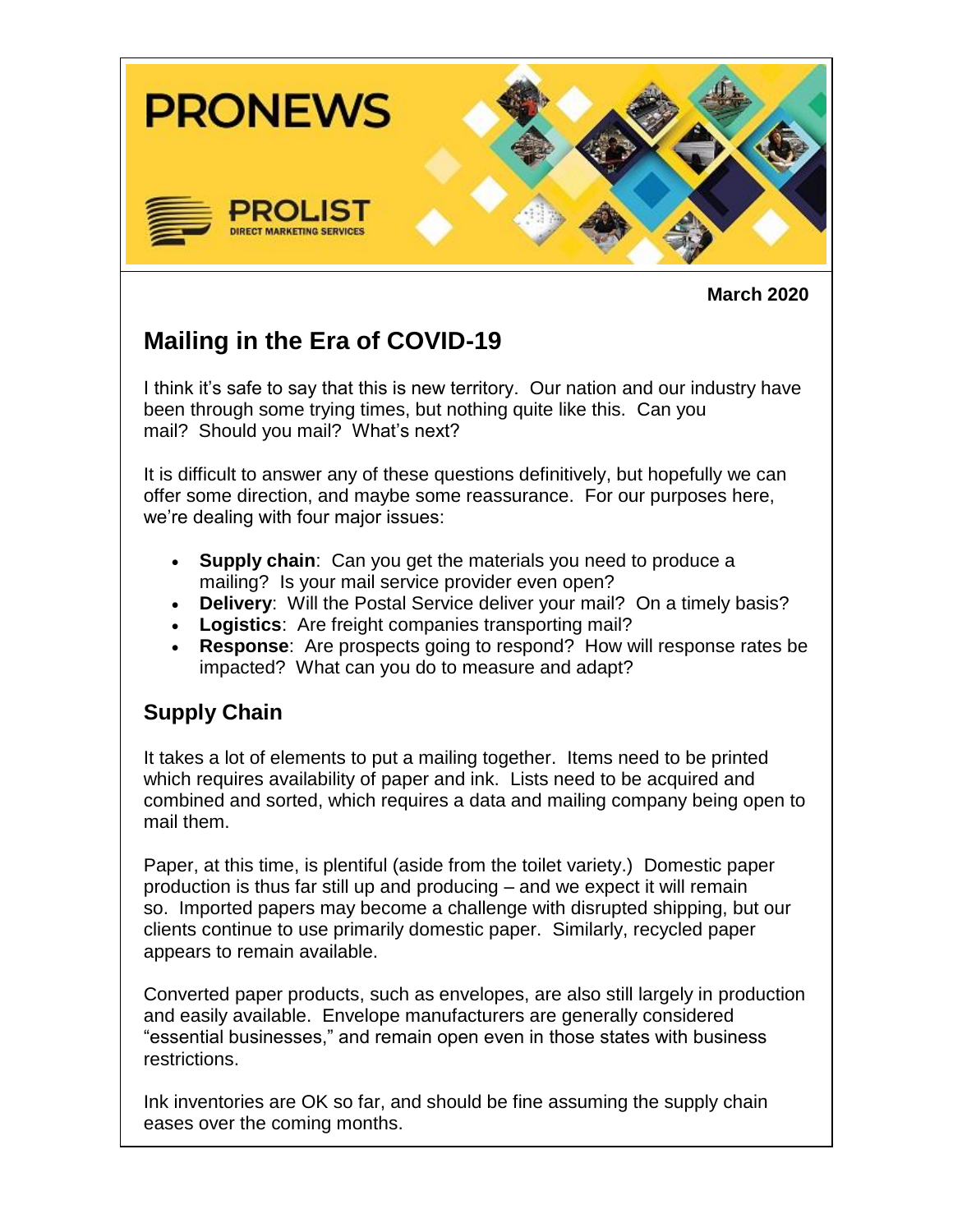Lists and list services can generally be operated remotely, and should not be a challenge.

Will your printers and mailers be open? Of course, this is being decided on a state by state basis, but mailing services have been specifically identified as an "essential service" by the Postal Service, and by each of the states that have locked down as of Sunday, March 22. Beyond being permitted to be open, ProList is also taking extraordinary measure to protect our employees and operations. **We plan on staying open.**

# **Delivery**

The Postal Service recognizes the critical role it plays in helping to bind the nation together in times of crisis, and has risen to the occasion. To quote: "The Postal Service is an entity of the Federal Government, and the provision of postal services to the American people is designated as an essential function under federal law during times of emergency."

Our tracking partner, SnailWorks, has had a close eye on delivery times and status, and has seen no performance issues. In fact, lighter than normal mail volumes are helping make service particularly good.

The one delivery issue you should be aware of is foreign mail. As you can imagine, circumstances around the globe are creating delivery issues, particularly in hard-hit areas of Asia and Europe. IMEX has an excellent update here: [https://www.imexglobalsolutions.com/advisory-alerts](https://75bhsctm.r.us-east-1.awstrack.me/L0/https:%2F%2Fwww.imexglobalsolutions.com%2Fadvisory-alerts/1/0100017108cbe2f4-e1e36b06-dcb6-4291-872d-cab814018721-000000/IRiyO2V9QcOf_98lppeZDrh_Fek=154)

# **Logistics**

Freight companies are taking measures to meet customer commitments, and continue to perform well. Co-mailing and commingling providers continue to operate as "essential services" as a part of the Postal Service supply chain.

# **Response Rates**

This is the big question – will your donors donate during this crisis? There are a lot of variables, but preliminary results seem at least OK so far. Donors have a lot of distractions right now, and perhaps financial worries, but they also have more time to spend with their mail, and there is less competition in the mailbox. Many donors are looking for ways to participate serving the needs of others and sending a cash donation can easily be done while still practicing safe social distancing.

SnailWorks does track response rates for some clients – a day by day report on how many replies have been put in the mail. The graph below shows results for a mailing dropped on March 3. You can see that there are still active responses the week of March 16. Overall the response is about 25% less to date than a similar mailing dropped in early February, but there is certainly activity. The specifics of your cause and your creative will certainly play into your